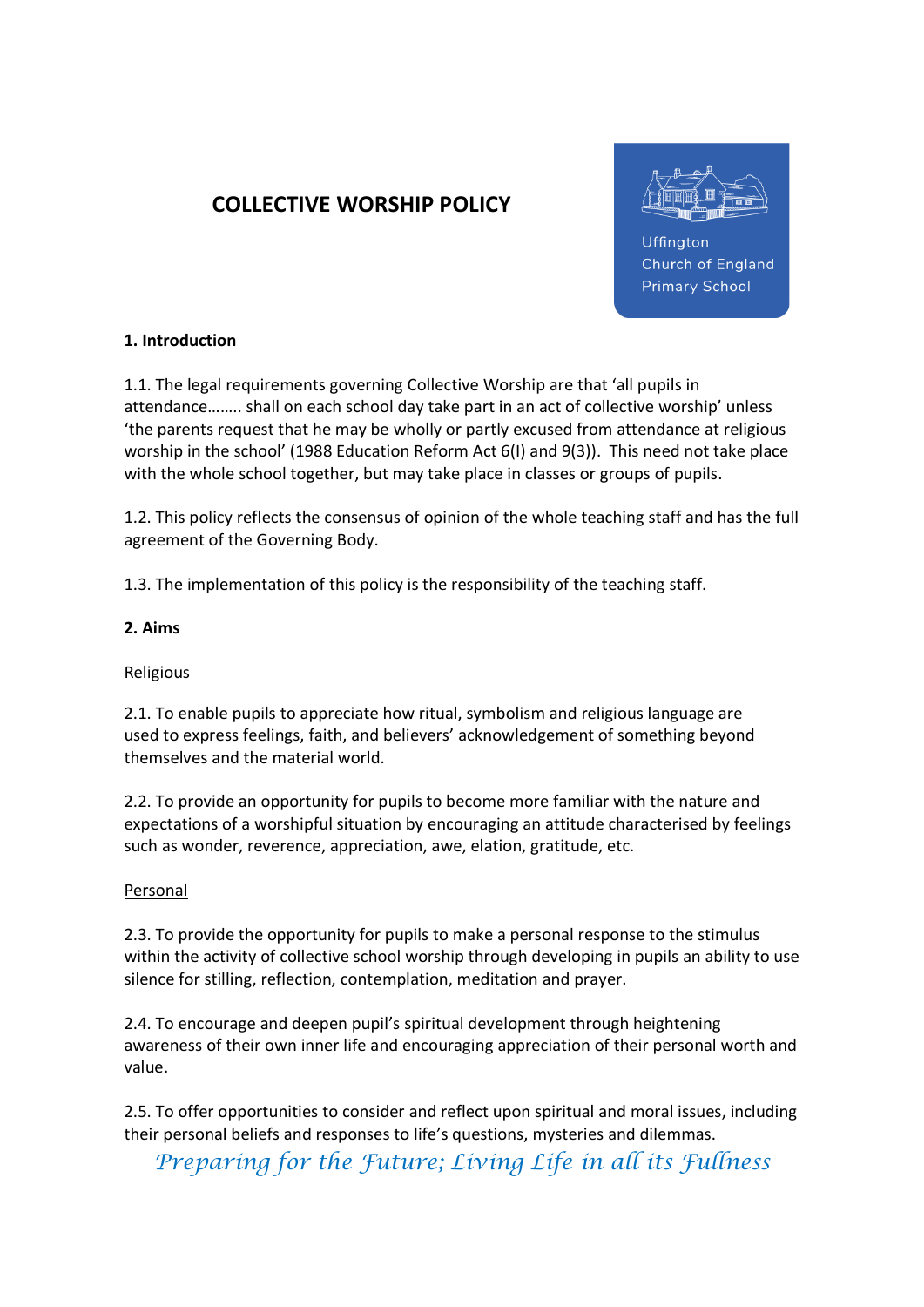### **Educational**

2.6. To heighten pupils' awareness of aspects of the natural world including a sense of the order, rhythm and change in the world and our own lives, the nature and importance of our relationship to our world and a sense of life's mysteries and ultimate questions.

2.7. To encourage a search for truth based on reason, evidence, experience and insight.

### School

2.8. To celebrate achievements, special occasions, difference and diversity within the school and wider community.

2.9. To promote and develop a sense of common purpose and spirit within the school community through making explicit the school's shared values and ethos and encouraging the development of positive relationships within school and with the local community.

### Social and Cultural

2.10. To familiarise pupils with some contexts and understandings of worship as part of their preparation for the opportunities, responsibilities and experiences of adult life.

2.11. To encourage appreciation of the place of worship in local and national cultural and social life.

2.12. To raise awareness of the diversity of worship within different societies and cultures.

# 3. Entitlement

3.1. Section 9 of the 1988 Education Reform Act lays down that in county schools, parents have the right to withdraw their children from the worship, or certain acts of worship, if they so wish. Should parents wish to exercise this right they must, in the first instance, seek a meeting with the Headteacher. The act of worship is central to the life of the school and, as it is so sensitively approached in our school, we do not anticipate that parents will exercise this right. Rather we expect that parents enrolling their children at school will want them to fully participate in the whole life of this school community. Worship is not to be seen as an occasion for evangelism.

3.2. In planning worship, all the ages of pupils will be taken into account, their aptitudes and their family backgrounds.

# Preparing for the Future; Living Life in all its Fullness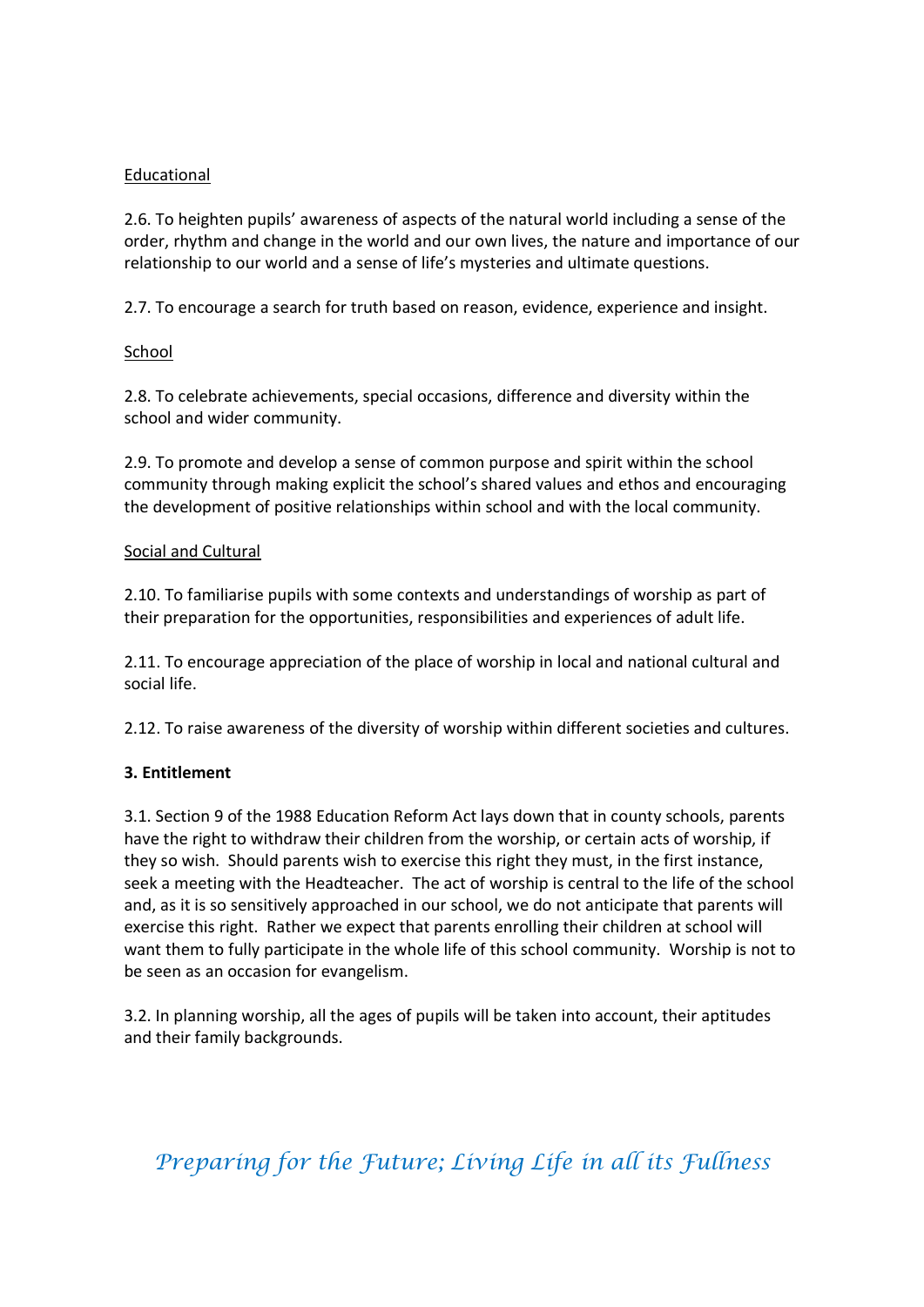#### 4. Implementation

4.1. A wide range of people lead worship in our school: the headteacher, rector, teaching staff and children lead worship each week.

4.2. Each term families and friends are warmly welcomed to share in our act of worship in Uffington Parish Church led either by the rector, representatives of the church or members of staff.

4.3. Each term, one class leads whole school worship in church. Families and friends are invited to join us.

4.4. The school is invited each year to join in the celebration of Harvest Festival and Easter at Uffington Parish Church, and alternate years to celebrate Mothering Sunday at either Uffington or Tallington. Members of the local community are also warmly welcomed at any of the school acts of collective worship, including celebrations of Christingle, Candlemas and Rogationtide.

4.5. Collective Worship is very varied; weekly themes are largely based upon the Liturgical Calendar, and also incorporate special events in the Christian calendar, Saints' Days and events of national and international importance such as Remembrance. The school aims to celebrate the Eucharist at least once a year. In doing so, it seeks to accustom the children to the traditions, ceremonies, symbols, heritage, rituals and festivals of the Anglican Church.

4.6. From time to time members of different faiths, churches and traditions will be invited to lead our worship.

4.7. Collective Worship in its broadest sense involves a variety of activities such as prayer, praise, reflection, a sense of community, sharing common values, the power of the spoken word and ritual. There will be times when the worship is quiet, contemplative and serene, at other times it will involve loud music and laughter. The mixture needs to be creative and varied, joyful and reverent, active and reflective. Children can contribute to this variety by being involved in numerous ways.

4.8. Christians worship in a variety of ways. Even within the Anglican tradition there is a diversity of practice which should be recognised. Certain beliefs are common to all Christians and these have always been expressed in worship. At the core of these beliefs is the understanding of God as Trinity: Belief in God as Creator; Belief in Jesus; and Belief in the Holy Spirit.

Preparing for the Future; Living Life in all its Fullness